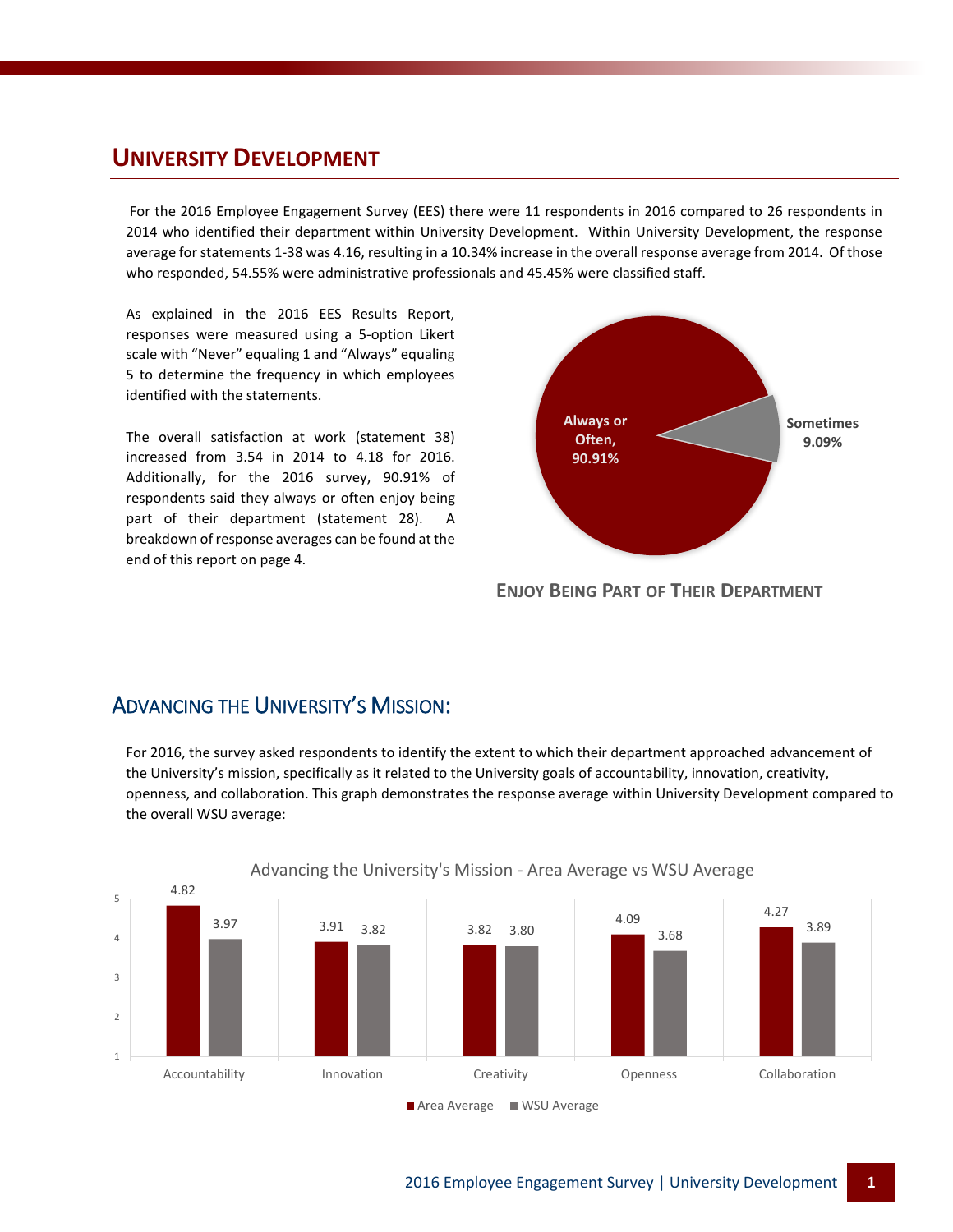### HIGHEST 2016 AREA RESPONSE AVERAGE:

| <b>Statements</b>                                                            | Area<br><b>Average</b><br>2014                      | Area<br>Average<br>2016 | 2016<br><b>WSU</b><br>Average |
|------------------------------------------------------------------------------|-----------------------------------------------------|-------------------------|-------------------------------|
| Knowledge and information sharing is practiced between my co-workers and me. | 3.77                                                | 4.55                    | 3.84                          |
| I enjoy being part of my department.                                         | 3.60                                                | 4.55                    | 4.00                          |
| I feel encouraged to have a good balance between work and personal life.     | 3.56                                                | 4.45                    | 3.63                          |
| Those around me are committed to doing quality work.                         | 4.04                                                | 4.45                    | 4.10                          |
| I have positive interactions with my co-workers. **                          | $\overline{\phantom{a}}$                            | 4.45                    | 4.19                          |
| My supervisor promotes open communication and feedback. **                   |                                                     | 4.45                    | 3.90                          |
| My supervisor treats me with dignity and respect. **                         | -                                                   | 4.45                    | 4.29                          |
|                                                                              | $*$ Indated for $2016 \cdot$ $*$ $*$ New for $2016$ |                         |                               |

*\*Updated for 2016 ; \*\*New for 2016*

## LOWEST 2016 AREA RESPONSE AVERAGE:

|                                                                              | Area                              | Area    | 2016       |
|------------------------------------------------------------------------------|-----------------------------------|---------|------------|
| <b>Statements</b>                                                            | Average                           | Average | <b>WSU</b> |
|                                                                              | 2014                              | 2016    | Average    |
| am given opportunities to be innovative or creative. **                      | $\qquad \qquad$                   | 3.55    | 3.69       |
| I feel appropriately compensated for my level of position. **                |                                   | 3.64    | 3.17       |
| I have the technology I need to do my job efficiently.                       | 4.15                              | 3.73    | 4.09       |
| I am recognized for doing a good job.                                        | 3.58                              | 3.73    | 3.50       |
| I receive clear information about changes being made within my college/area. | 3.46                              | 3.73    | 3.29       |
|                                                                              | *Updated for 2016; **New for 2016 |         |            |

# SIGNIFICANT AREA RESPONSE CHANGE (HIGHEST/LOWEST RESPONSE CHANGES):

| <b>Statements</b>                                                            | Area<br>Average<br>2014                         | Area<br>Average<br>2016 | Change  |
|------------------------------------------------------------------------------|-------------------------------------------------|-------------------------|---------|
| I enjoy being part of my department.                                         | 3.60                                            | 4.55                    | $+0.95$ |
| I feel encouraged to have a good balance between work and personal life.     | 3.56                                            | 4.45                    | $+0.89$ |
| Knowledge and information sharing is practiced between my co-workers and me. | 3.77                                            | 4.55                    | $+0.78$ |
| I have the technology I need to do my job efficiently.                       | 4.15                                            | 3.73                    | $-0.43$ |
|                                                                              | $*$ llodated for $2016 \cdot **$ New for $2016$ |                         |         |

*\*Updated for 2016 ; \*\*New for 2016*

### UNIVERSITY RESOURCES:

Based on feedback, the 2016 survey added additional statements regarding workplace concerns and employee awareness of WSU resources, specifically those resources related to Workplace Violence, Bullying, State Ethics, Discrimination, Sexual Harassment and Sexual Misconduct. This graph demonstrates the percentage of employees who identified awareness of the following University policies within University Development:

| <b>Policy Prohibiting Discrimination, Sexual Harassment, and Sexual Misconduct</b> |        |        | 100%   |  |
|------------------------------------------------------------------------------------|--------|--------|--------|--|
| Washington State University Ethics, Conflict of Interest, and Technology Transfer  |        |        | 81.82% |  |
| <b>Workplace Violence</b>                                                          |        | 63.64% |        |  |
| <b>Bullying Prevention and Reporting</b>                                           | 45.45% |        |        |  |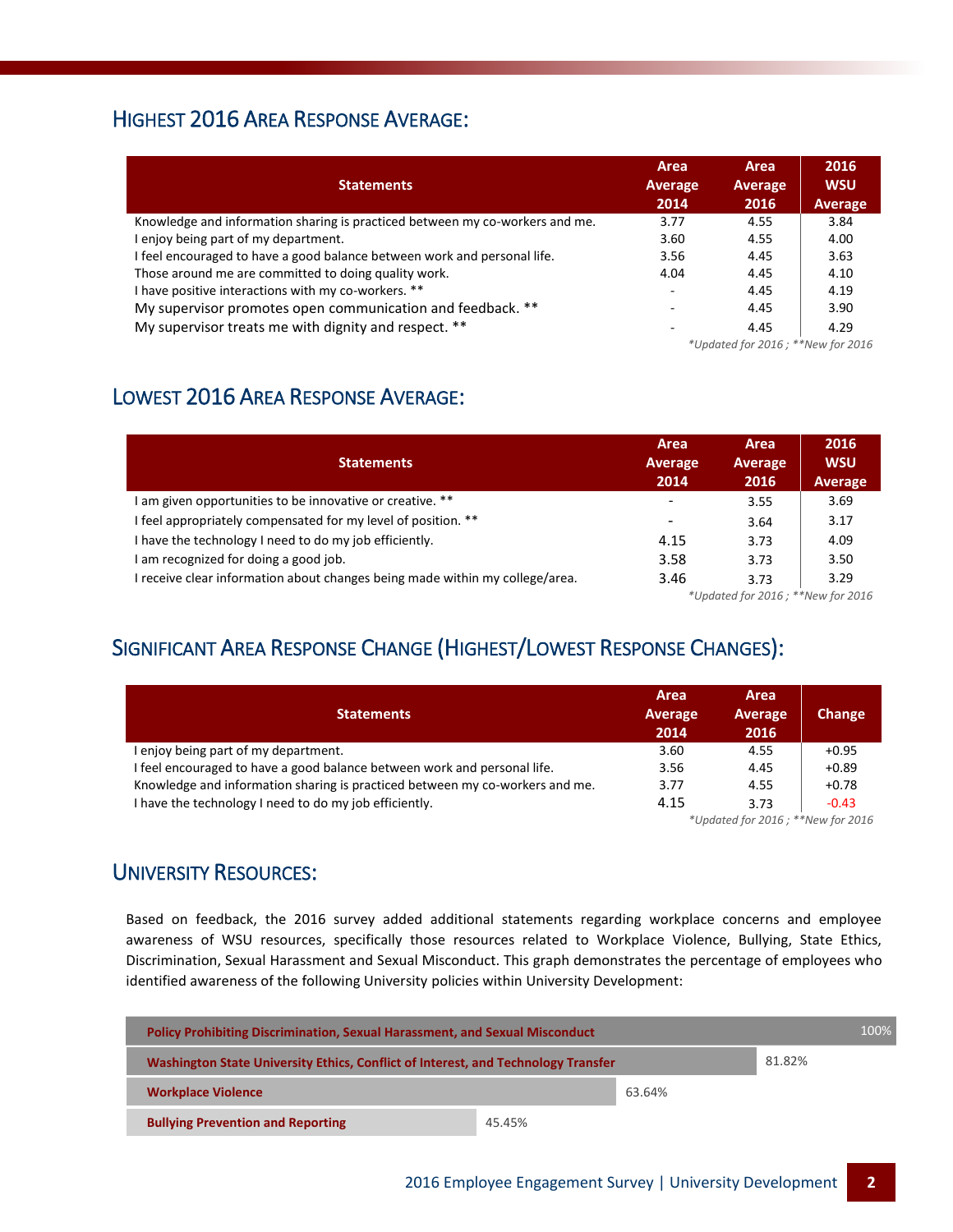## EMPLOYEE FEEDBACK:

At the end of the survey, employees were given the opportunity to provide feedback regarding subjects not addressed in the survey. The following feedback, specifically related to employee perceptions of the workplace, was provided by respondents who identified themselves within University Development:

- Lack of a merit based reward in the classified staff system
- Lack of support for re-staffing open positions

### ACTION ITEMS:

In reviewing the lowest area response averages and the statements with negative change from 2014 to 2016 in University Development, initiatives to improve employee engagement and perceptions of the workplace may include, but are not limited to:

- Encourage innovation and creativity in the workplace
- **•** Identify positions with inappropriate compensation
- Evaluate technology options for employees
- Provide employees with on-going feedback and recognition
- Improve communication efforts regarding changes at the college or area level
- Improve communication regarding the WSU policies concerning bullying prevention and workplace violence, and provide employees with resources as appropriate